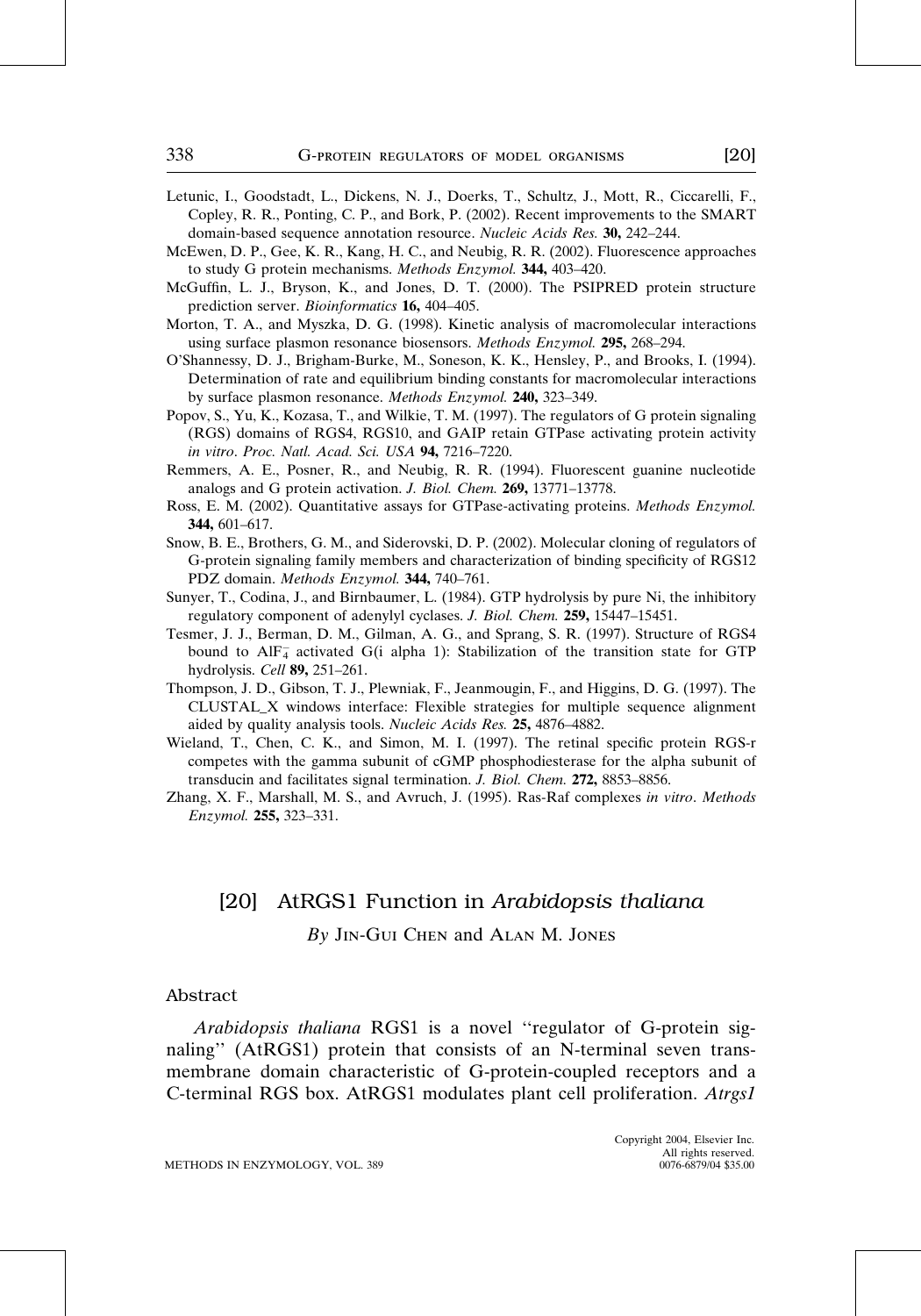mutants are insensitive to glucose and less sensitive to fructose and sucrose, suggesting that sugar signaling in Arabidopsis involves AtRGS1. In addition, sugar metabolism and phosphorylation by hexokinase (HXK) are not required for AtRGS1-mediated sugar signaling, suggesting that AtRGS1 functions in a HXK-independent glucose signaling pathway.

#### Introduction

Glucose is not only a nutrient for eukaryotic cells, but also serves as a potent signal controlling growth and development (Rolland et al., 2001, 2002). In the yeast Saccharomyces cerevisiae, glucose-induced filamentous growth preceded by an increase in the intracellular cAMP level requires Gpr1p, a G-protein-coupled receptor (GPCR) and the  $G\alpha$  subunit Gpa2p (Colombo et al., 1998; Forsberg and Ljungdahl, 2001; Kraakman et al., 1999; Rolland et al., 2000, 2001; Versele et al., 2001).

Plants, like other eukaryotes, use heterotrimeric G-protein signaling in the regulation of growth and development (Assmann, 2002; Jones, 2002; Ullah et al., 2001, 2002, 2003); however, compared to metazoans, plants utilize a far simpler and atypical system. The *Arabidopsis* genome contains only one gene encoding a canonical G-protein  $\alpha$  subunit (GPA1), one gene encoding a G-protein  $\beta$  subunit (AGB1), and two genes encoding Gprotein  $\gamma$  subunits (*AGG1* and *AGG2*) (Assmann, 2002; Jones, 2002). In contrast, there are an estimated 20 G $\alpha$ , 6 G $\beta$ , and 12 G $\gamma$  genes in mammals (Vanderbeld and Kelly, 2000). To date, a plant GPCR with its cognate ligand has not been identified.

Regulators of G-protein signaling (RGS) proteins accelerate the deactivation of G-protein  $\alpha$  subunits to reduce GPCR signaling (Neubig and Siderovski, 2002). A novel RGS protein (AtRGS1) has been identified in Arabidopsis (Chen et al., 2003). The Arabidopsis AtRGS1 protein has an unusual modular construction: a predicted N-terminal seven transmembrane (7TM) domain characteristic of GPCRs and a C-terminal RGS box; therefore, AtRGS1 appears to be a structural hybrid of a GPCR and an RGS protein. The RGS box of AtRGS1 binds to the Arabidopsis GPA1 protein in a nucleotide-dependent manner, accelerates its intrinsic GTPase activity, and complements the pheromone supersensitivity phenotype of the yeast RGS mutant,  $sst2\Delta$ , indicating that the RGS box of AtRGS1 is functional. AtRGS1 is a critical modulator of plant cell proliferation, and some evidence suggests that it may mediate sugar signaling (Chen et al., 2003). Atrgs1 mutants have altered sensitivity to high concentrations of glucose, raising the possibility that AtRGS1 is a cell surface sugar receptor coupled by GPA1.

In addition to the pathway involving the GPCR Gpr1, S. cerevisiae contains three other glucose-sensing pathways: one involving hexokinase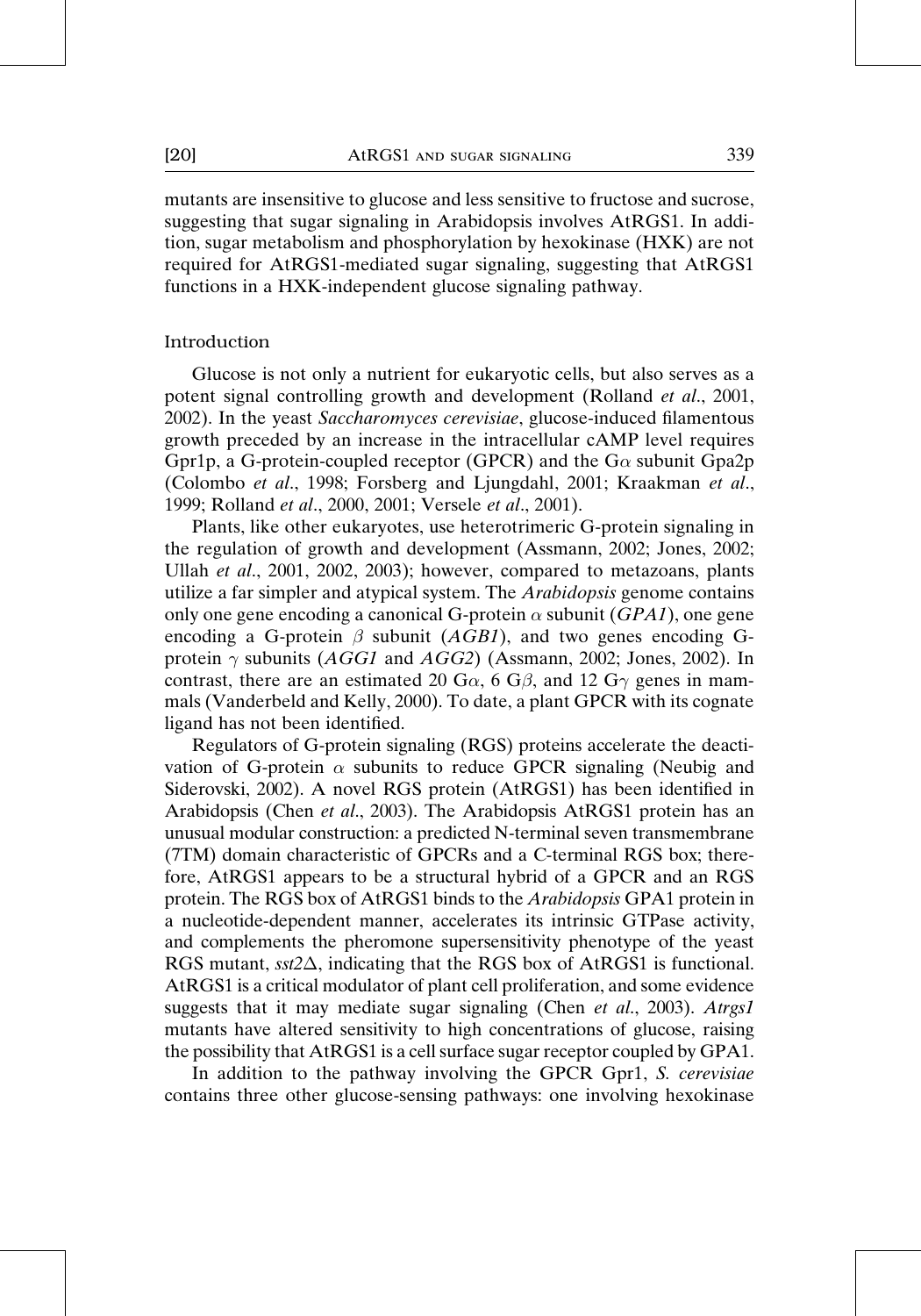(HXK), one utilizing glucose carrier-like proteins and one using glycolytic intermediates as possible metabolic messengers (Rolland et al., 2001). The GPCR pathway is desensitized by one of the four yeasts RGS proteins, RGS2 (Versele *et al.*, 1999). While less defined as in yeast, plants may also have at least three distinct glucose signal transduction pathways: a hexokinase (HXK)-dependent pathway (Jang et al., 1997; Moore et al., 2003; Xiao et al., 2000), a HXK-independent pathway (Ciereszko et al., 2001; Martin et al., 1997; Mita et al., 1997), and a glycolysis-dependent pathway that depend on the catalytic activity of HXK (Xiao et al., 2000). These pathways can be dissected using sugar analogs that are differently transported and metabolized.

#### Materials and Methods

## Plant Materials

The genotypes of T-DNA insertion mutants *Atrgs1-1* and *Atrgs1-2* are described in Chen et al. (2003). All mutants used here are in the ecotype Columbia (Col-0) Atrgs1-1 is from the Torrey Mesa Research Institute Arabidopsis T-DNA ''SAIL'' (formerly GARLIC) Collection (www.tmri.org). SAIL is an insertion collection that has been generated from approximately 100,000 individual T-DNA mutagenized Arabidopsis plants (Columbia ecotype). It should be noted that effective as of January 1, 2004, Syngenta Biotechnology, Inc. (SBI) will no longer be distributing seeds from the SAIL collection to academic researchers (http://www.tmri.org/pages/collaborations/garlic files/GarlicDescription.html). However, of the approximately 100,000 lines in the SAIL collection, about 90% are being donated to the Arabidopsis Biological Resource Center (ABRC) in Columbus, Ohio, so researchers will be able to access these publicly accessible lines directly through the ABRC (http://www.arabidopsis.org/abrc/). Sequence information for the entire SAIL collection will be deposited into GenBank and is also being provided to Joe Ecker at the Salk Institute to enter into his public site for finding Arabidopsis mutants (http://signal.salk.edu/tabout.html). Atrgs1-2 was obtained from another publicly accessible strain repository, the Salk Institute sequence-indexed T-DNA insertion mutant collection (http://signal.salk. edu/cgi-bin/tdnaexpress), which contains 141,486 T-DNA sequences, and the seeds were ordered from ABRC (http:// www.arabidopsis.org/abrc/). Plants homozygous for Atrgs1-1 and Atrgs1-2 are isolated, and the insertion is confirmed by sequencing at UNC-Chapel Hill, using T-DNA left border primers (for Atrgs1-1: 5'-TAGCATCTGAATTT-CATAACCAATCTCGATACAC-3', and for Atrgs1-2: 5'-GGCAAT-CAGCTGTTGCCCGTCTCACTGGTG-3'). Loss of detectable AtRGS1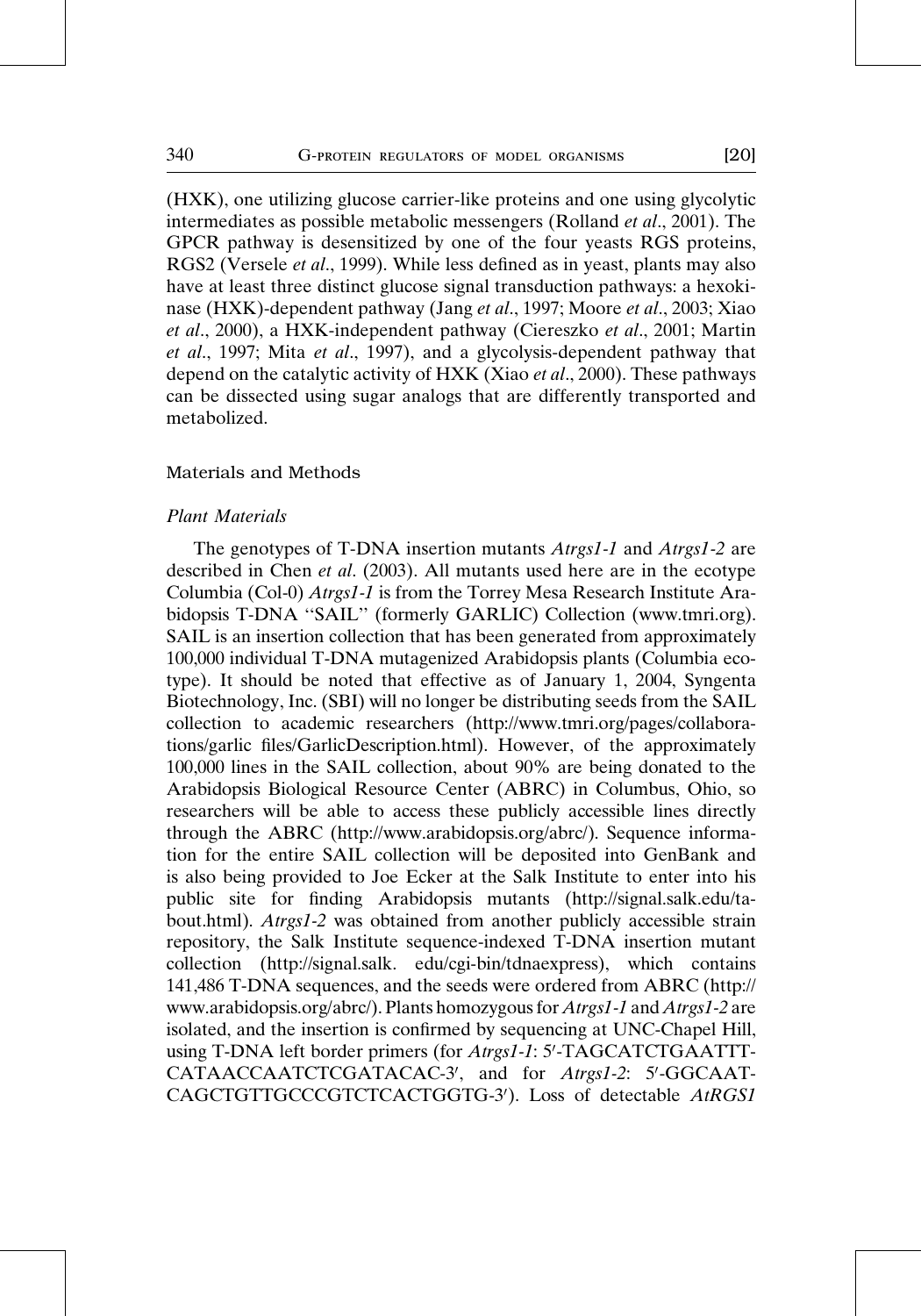transcripts in Atrgs1-1 and Atrgs1-2 mutants is verified by reverse transcriptase polymerase chain reaction (PCR) (Chen et al., 2003)

## AtRGS1 Cloning and Expression

The entire open reading frame of AtRGS1 (At3g26090) is amplified by PCR from a cDNA library made from seedlings grown in light for 10 days and cloned into the pENTR/D-TOPO vector (Invitrogen, Carlsbad, CA) and then subcloned into Gateway plant transformation destination vectors pB2GW7 and pK7FWG2, respectively (Karimi et al., 2002) by LR recombination reaction. In both constructs, expressions of AtRGS1 (in vector pB2GW7) or *AtRGS1-GFP* (in vector pK7FWG2) are driven by the 35S promoter of cauliflower mosaic virus. Both constructs are transformed into A. thaliana (Columbia–0 ecotype) by Agrobacterium-mediated transformation (Bechtold and Pelletier, 1998). At least three independent transgenic lines are analyzed for each construct.

### Chemical Reagents

All sugars and sugar analogs are purchased from Sigma-Aldrich (St. Louis, MO). Murashige & Skoog (M&S) basal medium with Gamborg's vitamins is purchased from ICN Biomedicals Inc. (Aurora, OH). Phytoagar is purchased from Research Products International Corp. (Mt. Prospect, Ill).

## Sugar Sensitivity Assay

Wild-type (Col-0) and *Atrgs1-1* and *Atrgs1-2* mutant seeds are sown, chilled, and light treated, and the plants are grown under identical condition until maturation. When the plants are dried and seeds turn brown, seeds are collected from each genotype separately by breaking the siliques and are cleaned by removing debris. The seeds are put into a small envelope (2.5  $\times$  4.0 in.) and stored at 23° with low humidity (about 20%). For sugar sensitivity assays, seeds are sterilized with 80% ethanol for 2 min, followed by 30% bleach with 0.1% Tween 20 for 10 min, and then washed with sterile deionized water six times under sterile condition. Sterilized seeds are stratified at  $4^\circ$  by placing them in the dark for 48 h, sown on plates containing 1/2 M&S salts with Gamborg's vitamins (pH adjusted to 5.7 with 1 N KOH), 0.5% phytoagar, and different concentrations or types of sugars or sugar analogs, and germinated and grown horizontally at 23 with constant fluorescent light (75  $\mu$ mol/m<sup>2</sup>/s). Ten days later, the growth of seedlings is photographed by a digital camera linked with a dissection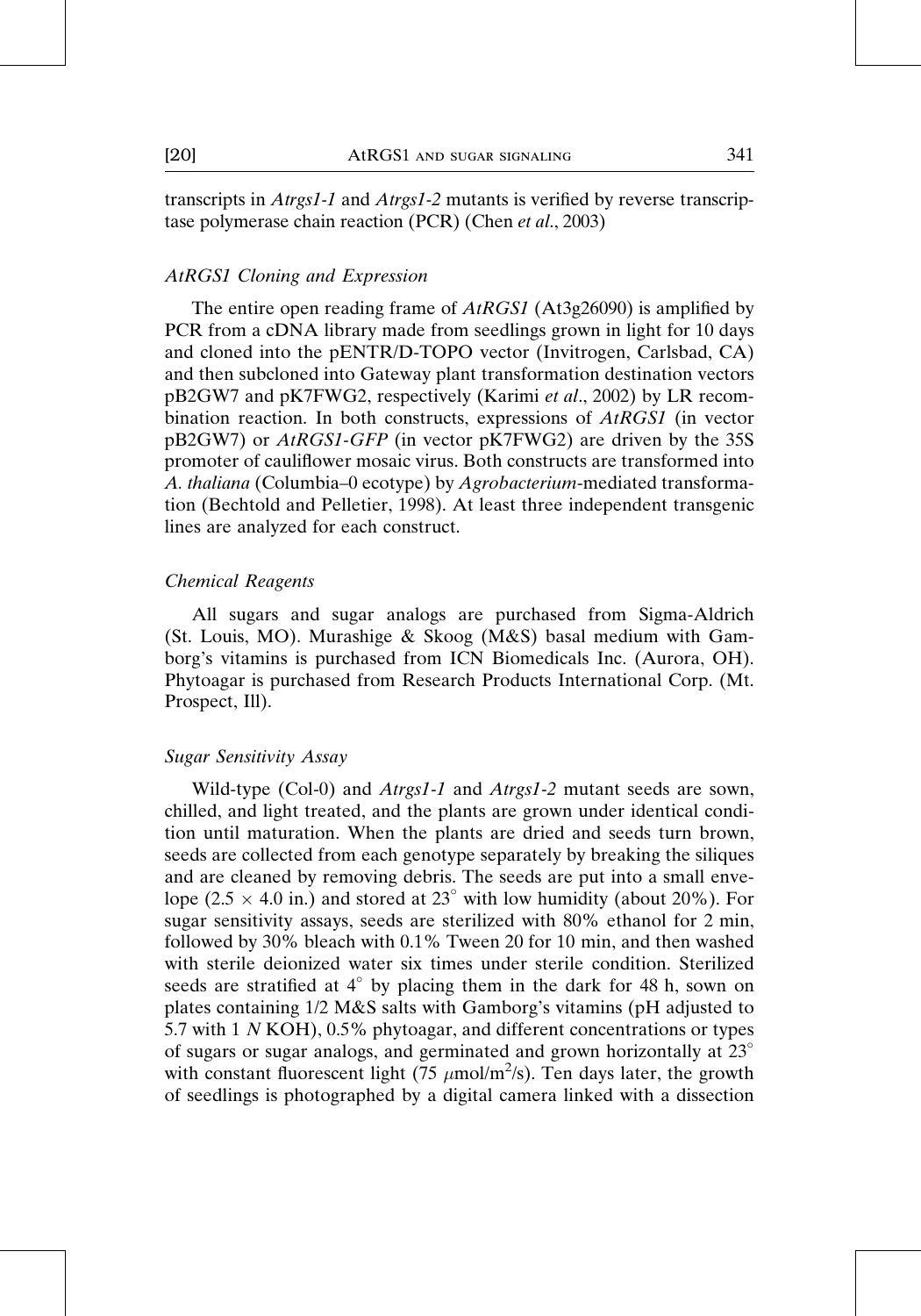

Fig. 1. AtRGS1 mediates glucose responses in Arabidopsis. (A) Glucose dose-dependent developmental responses of wild-type (Col-0) Arabidopsis seedlings. Seedlings were photographed after 14 days grown at  $23^{\circ}$ , constant light. (B) Atrgs1 mutants have a wild-type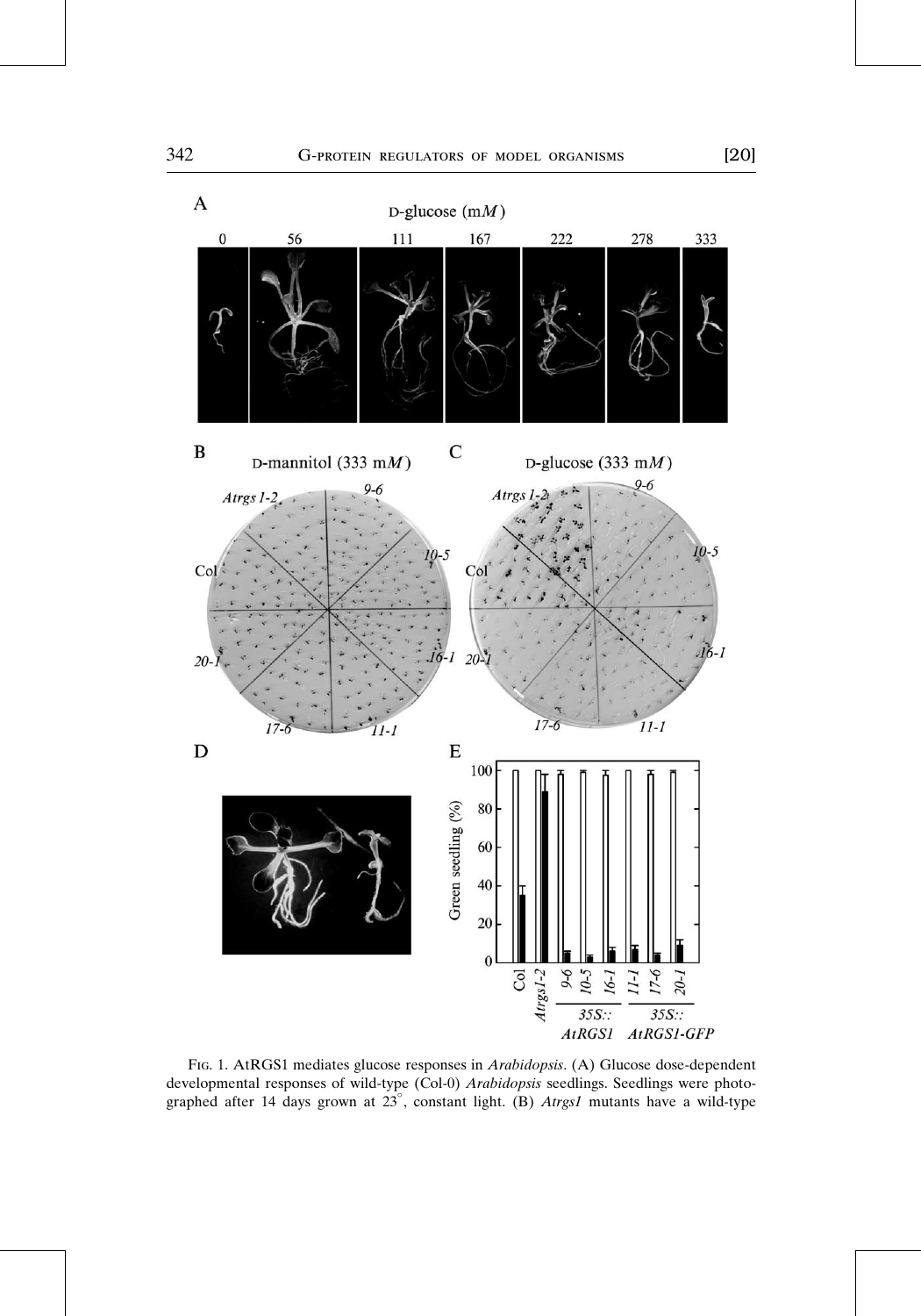microscope, and the lengths of hypocotyls and primary root are also measured under a dissection microscope.

The timing for maximal differences between the genotypes may vary depending on the degree of seed dormancy. This variable is a function of the time from harvest and the temperature and relative humidity during seed storage. Germination is a complex trait. Full germination capacity is not realized until after several weeks of an after-ripening process for which temperature and humidity are important influences. Light and chilling (stratification) are typically required for germination and, as such, must also be controlled in comparative studies on germination. Finally, germination potential is lost over time and is influenced by storage conditions. Therefore, it is important to use seeds lots that are produced and harvested identically for germination or sugar sensitivity assay because sugar also affects seed germination. The percentage of green seedling is defined here as the number of green seedlings divided by the total number of seeds. Each experiment should be repeated at least twice. About 50 seeds are scored for each treatment of each genotype.

#### Experimental Results

Sugars affect both seed germination and early seedling development. At low concentrations, sucrose and p-glucose promote seedling development (Fig. 1A), but are not prerequisites for seed germination. At high concentrations, sugar inhibits both seed germination (Price et al., 2003; Ullah et al., 2002) and early seedling development. Arabidopsis seedling growth in the presence of 333 mM p-glucose  $(6\%)$  is arrested, as evidenced by the absence of postembryonic leaves, inhibition of root elongation, accumulation of anthocyanin (''reddish'' coloring), and lack of chlorophyll (Fig. 1A and D). This developmental arrest has been used for the genetic

response to  $D$ -mannitol. T-DNA insertion mutant  $Atrgs1-2$  and transgenic lines overexpressing  $A<sub>t</sub>RGS1$  (lines 9-6, 10-5, and 16-1) or  $A<sub>t</sub>RGS1-GFP$  (lines 11-1, 17-6, and 20-1) were sown on  $1/2$  MS plates containing 333 mM (6%) p-mannitol. In transgenic lines, expression of AtRGS1 or AtRGS1-GFP was driven by the 35S promoter of cauliflower mosaic virus. (C)  $Atrgs1$  mutants are insensitive to high concentration of p-glucose. Seeds in B were sown on  $1/2$  MS plates containing 333 mM (6%) p-glucose. Seedlings in B and C were photographed after 10 days grown at 23°, constant light. (D) Green seedling (left) and development arrested seedling (right) on 333 mM (6%) p-glucose. Seedlings were photographed after 10 days grown at  $23^{\circ}$ , constant light. (E) Quantitative analyses of sugar sensitivities in Atrgs1-2 mutants and transgenic lines overexpressing AtRGS1 or AtRGS1-GFP. Open bar: 333 mM p-mannitol. Closed bar: 333 mM p-glucose. The percentages of green seedlings were scored after 10 days grown at 23°, constant light. Shown are means  $\pm$  SE of three replicates. (See color insert.)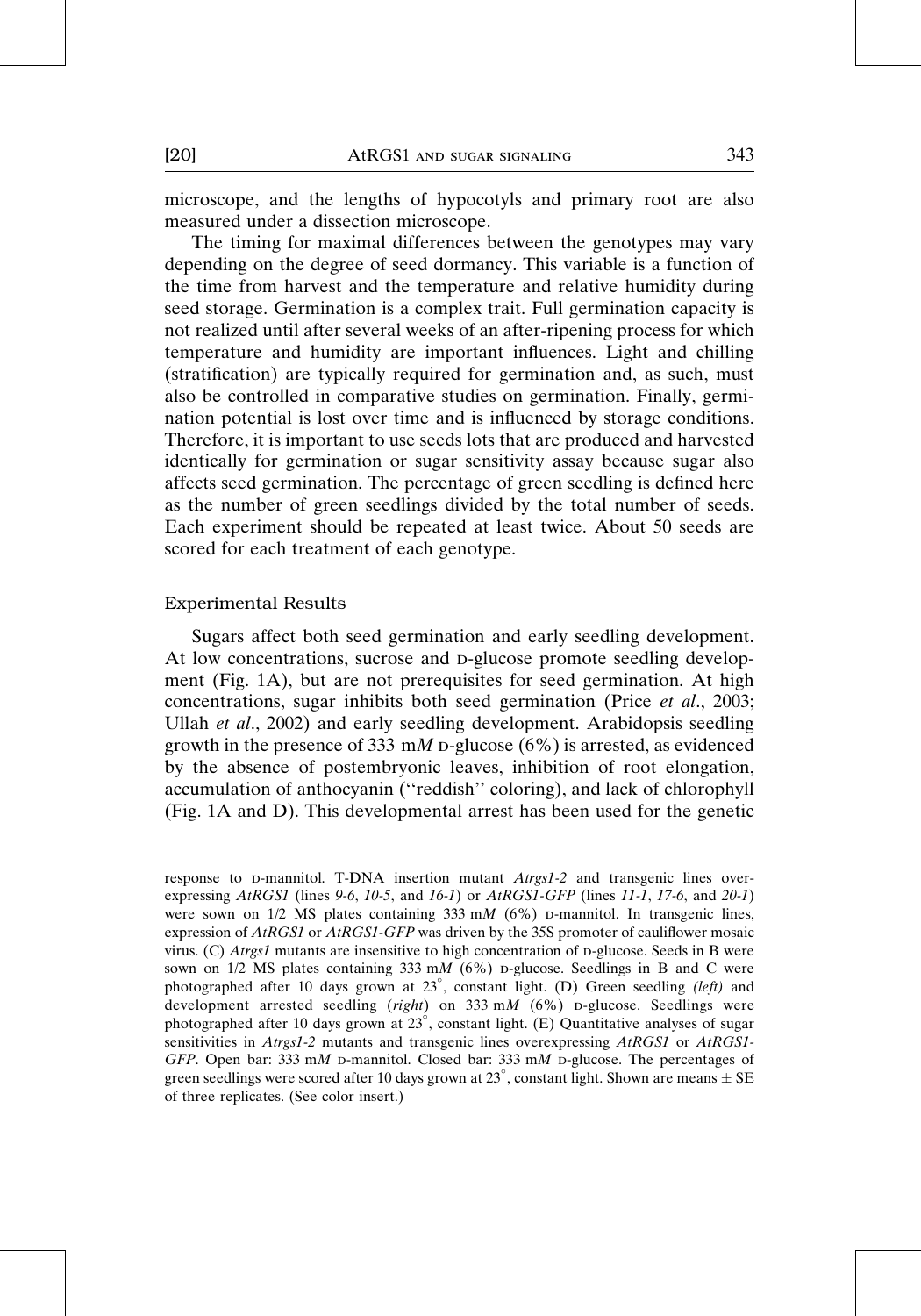

| Structure      | Transportable | Metabolizable | Phosphorylatable<br>by HXK |
|----------------|---------------|---------------|----------------------------|
|                |               |               |                            |
|                | Yes           | Yes           | Yes                        |
|                | No.           | No            | No.                        |
|                | Yes           | Yes           | Yes                        |
|                | Yes           | No            | No                         |
|                | Yes           | No            | Yes                        |
|                | Yes           | No            | Yes                        |
|                | Yes           | No            | Yes                        |
|                | Yes           | No            | Yes                        |
|                |               |               |                            |
| $Glc[1-2]$ Fru | Yes           | Yes           | Yes                        |
| Glc[1-3]Fru    | No            | No            | Yes                        |
|                | No            | No            | Yes                        |
| $Glc[1-4]Glc$  | Yes           | Yes           | Yes                        |
| Gal[1-6]Glc    | Yes           | No            | Yes                        |
|                | Glc[1-6]Fru   |               |                            |

FIG. 2. Sugar and sugar analogs used in Atrgs1 sugar sensitivity assay. (A) Monosaccharides. (B) Disaccharides. (C) Some biological characteristics of these sugars and sugar analogs.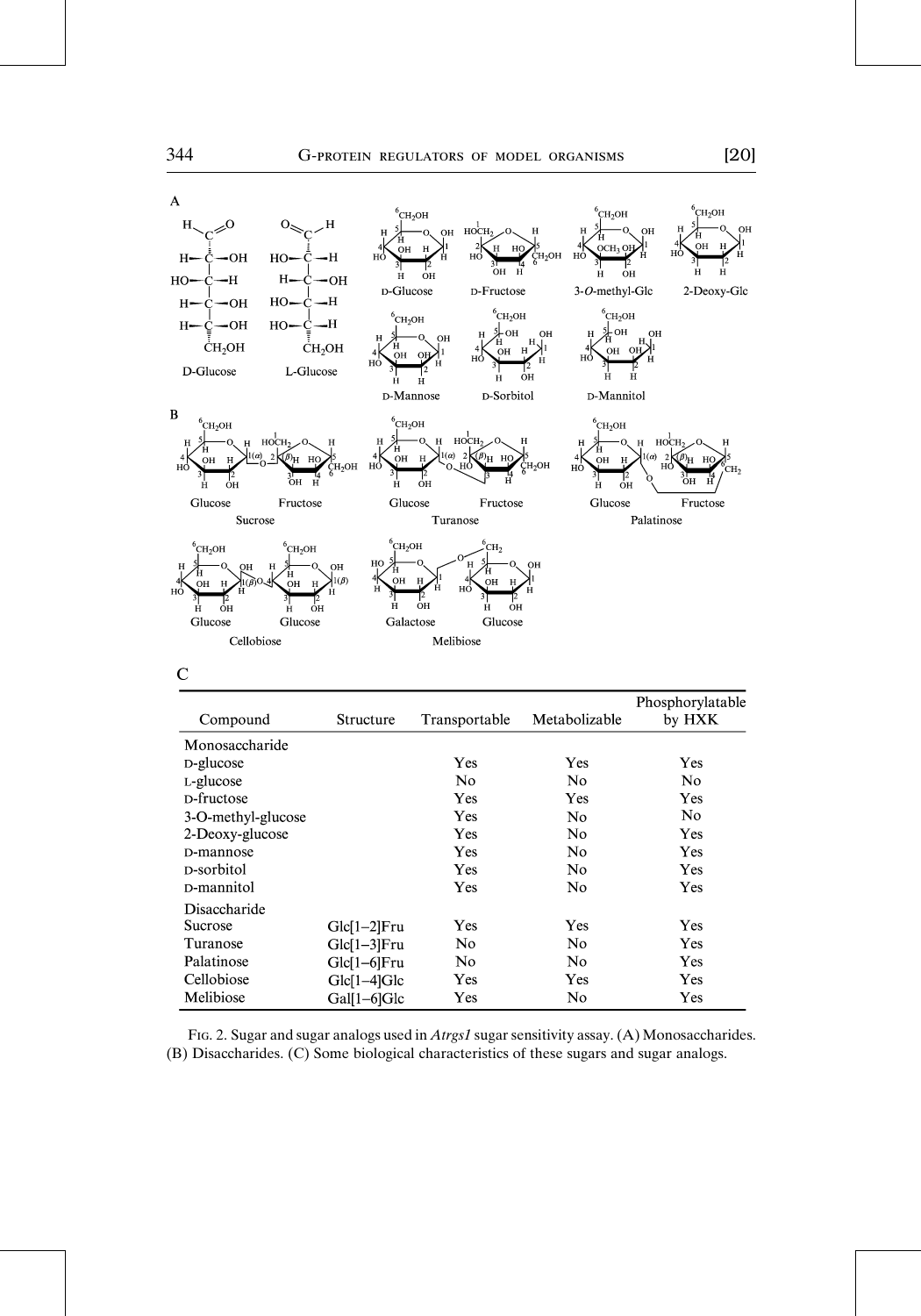selection of mutants with an altered response to sugars (Rolland et al., 2002; Smeekens, 2000).

Seedling development of *Atrgs1* mutants is less sensitive to high concentrations of sugar (Chen et al., 2003), suggesting that sugar signaling in plants may involve the heterotrimeric G-protein complex. Consistent with this, overexpression of *AtRGS1* conferred hypersensitivity to glucose (Fig. 1C and E). The insensitivity of *Atrgs1* mutants to glucose is not due to osmotic stress because Atrgs1 mutants and AtRGS1 overexpressors have wild-type responses to 333 mM (6%) p-mannitol (Fig. 1B and E).

Sensitivities of *Atrgs1* mutants to different monosaccharide and disaccharide types (Fig. 2) were tested to dissect the three potential signaling pathways in plants described earlier. In all these experiments, the particular sugar/disaccharide or analogs were the sole sugar source. Each of these sugar analogs has altered characteristics in transport, metabolism, or phosphorylation compared to glucose and sucrose (Fig. 2C). l-Glucose is an unnatural enantiomer of p-glucose and is transported poorly (Gogarten and Bentrup, 1989; Oliveira et al., 2002), metabolized poorly (Chevalier et al., 1996; Koch et al., 2000), and phosphorylated poorly (Tiessen et al., 2003). l-Glucose at 333 mM completely inhibited seed germination both in wild-type and in *Atrgs1* mutants (Fig. 3).  $\sigma$ -Fructose and  $\sigma$ -glucose are constitutional isomers. Atrgs1 mutants are less sensitive to 333 mM  $D$ -Fructose than wild type, evident by longer roots and hypocotyls, and the formation of true leaves, compared with stunted wild-type seedlings having only the cotyledons (the embryonic leaf pair). However, the resistance of Atrgs1 mutants to p-fructose was less compared to the same concentration of  $p$ -glucose (Fig. 3). 3-O-Methyl- $p$ -glucose is a nonmetabolizable  $p$ -glucose analog and is not a substrate for HXK. At 50 m $M$ , 3-O-methyl-p-glucose inhibits seedling growth but not seed germination both in wild-type and in Atrgs1 mutants. The phenotypes of seedlings grown in  $3-O$ -methyl-pglucose mimic the phenotypes of seedlings grown in the absence of sugar. This implies that sugar metabolism and phosphorylation by HXK are required for early seedling growth and development.

2-Deoxy-p-glucose and p-mannose are also nonmetabolizable pglucose analogs, but they are substrates for HXK. Both 2-deoxy-p-glucose and  $D$ -mannose cause developmental arrest at relatively low concentrations. At  $5 \text{ mM}$ , 2-deoxy-p-glucose and p-mannose completely block seed germination, whereas it requires approximately 333 m $M$  p-glucose to block seed germination. At  $1 \text{ m}M$  2-deoxy-p-glucose or p-mannose, both wild-type and Atrgs1 mutants can germinate, although at a low rate, and form green seedlings (Fig. 3). However, root production was blocked completely. This inhibition can be restored by metabolizable sugars (Pego *et al.*, 1999), suggesting that sugar metabolism is required for seedling development.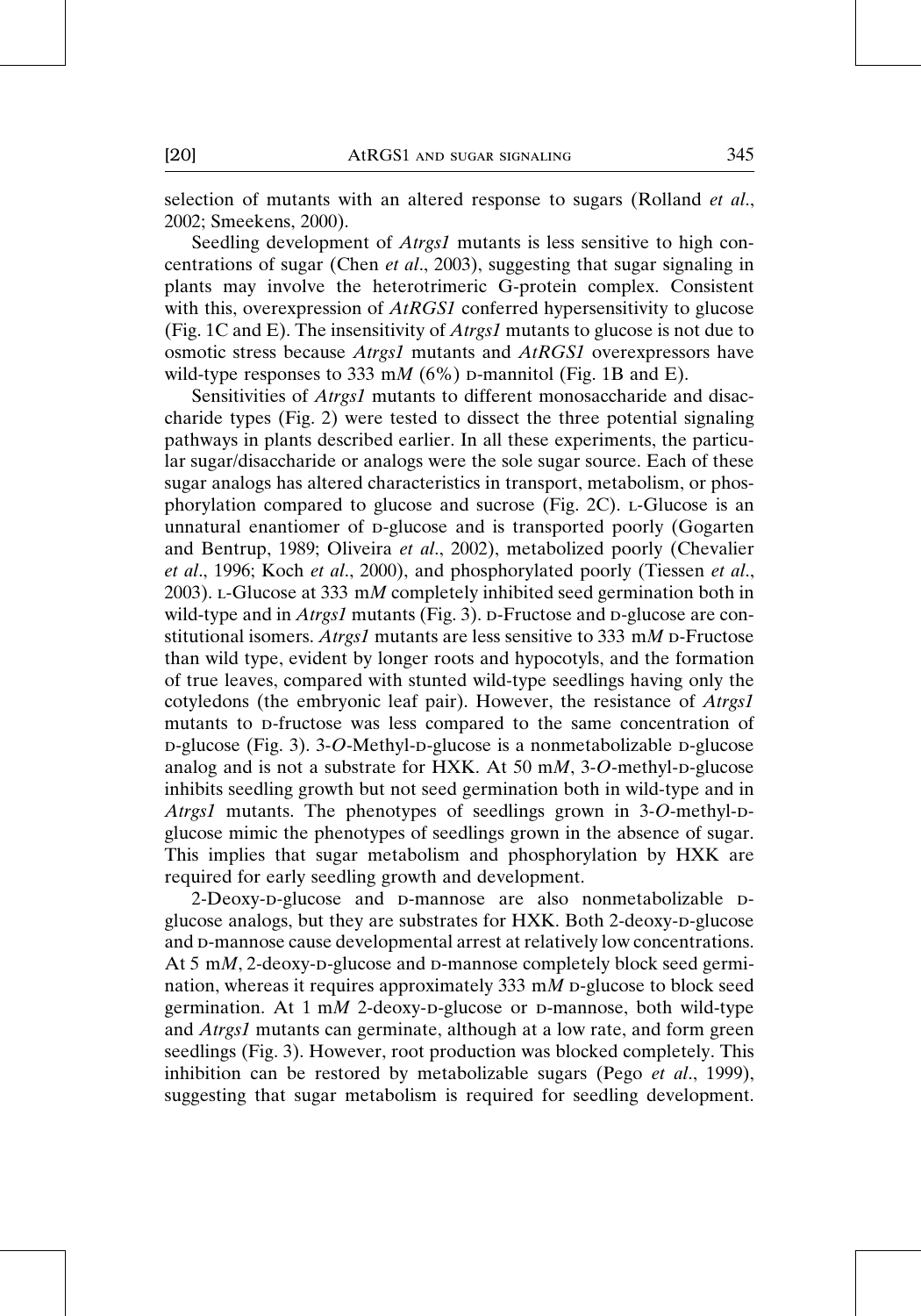

FIG. 3. Sugar specificities of Atrgs1 mutants. D-Glucose, L-glucose, D-fructose, D-sorbitol, and  $D$ -mannitol were used at 333 mM. 3-O-Methyl-D-glucose (3-O-methyl-D-Glc) was used at 50 mM. 2-Deoxy-D-glucose (2-Deoxy-D-Glc) and D-mannose were used at  $1 \text{ mM}$ . All disaccharides (sucrose, turanose, palatinose, cellobiose, and melibiose) were used at 200 mM. Wild-type (Col) and *Atrgs1* mutants grown at 56 mM p-glucose were used as controls. In all these experiments, the particular sugar/disaccharide or analog was the sole sugar source. Seedlings were photographed after 10 days grown at 23°, constant light. Seeds on 333 mM l-glucose did not germinate. (See color insert.)

Because no significant difference in growth phenotype was observed between wild-type and  $A trgs1$  mutants in either 3-O-methyl-p-glucose (transportable, nonmetabolizable, not a substrate for HXK) or 2-deoxyd-glucose or d-mannose (both transportable, nonmetabolizable, substrates for HXK), sugar metabolism and phosphorylation by HXK are not responsible for the glucose insensitivity observed in Atrgs1 mutants. AtRGS1 probably functions in an HXK-independent glucose-signaling pathway.

Both p-sorbitol and p-mannitol are reduced forms of p-glucose and are used as comparable osmotic solutes here. No difference between wild-type and *Atrgs1* mutants was observed when they were grown at 333 mM ( $6\%$ ) D-sorbitol or D-mannitol (Fig. 3).

Plants sense a wide variety of sugars, but among soluble carbohydrates, disaccharide sucrose is the predominant form. Sucrose may also act as a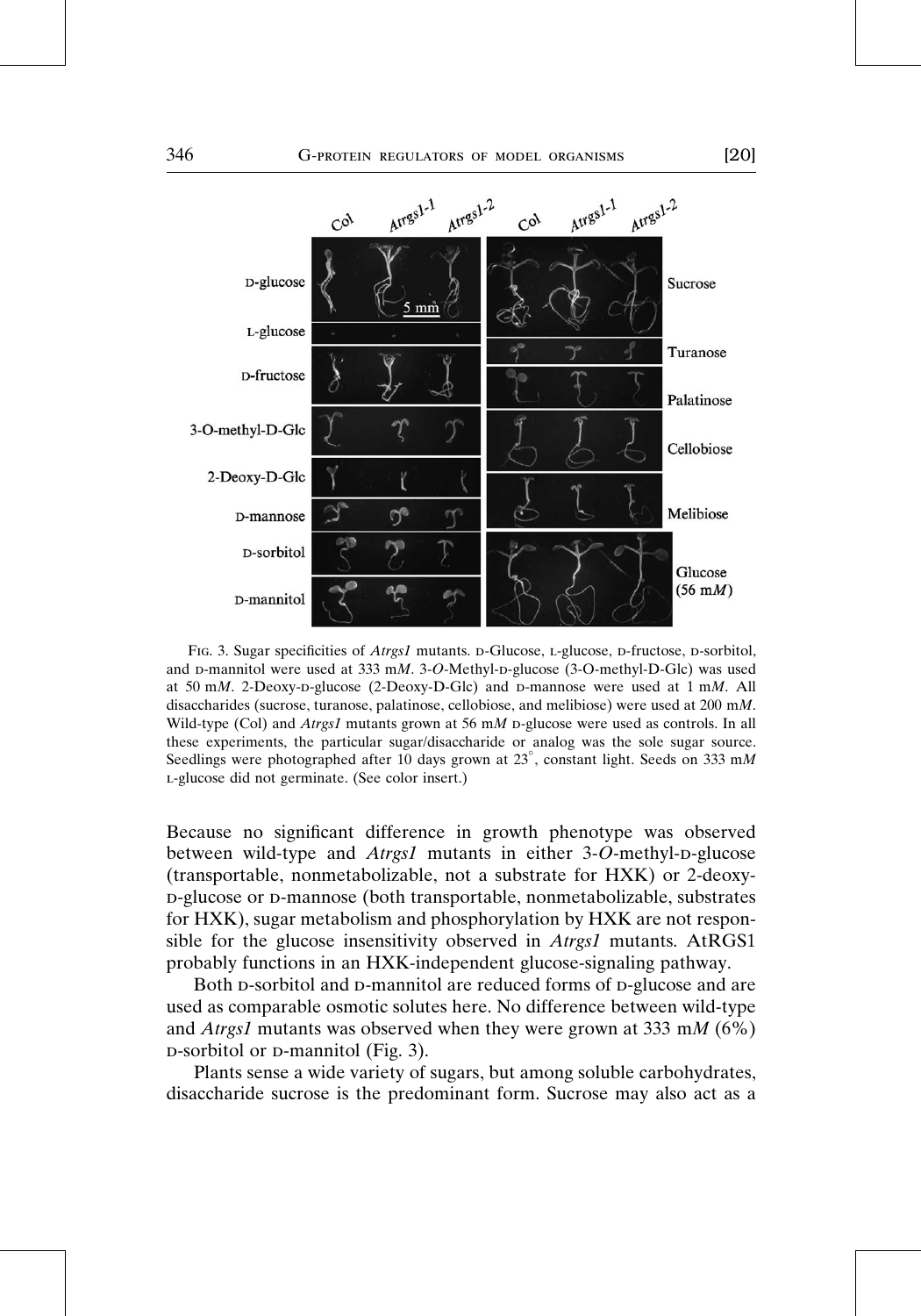[20] AtRGS1 and sugar signaling 347

signaling molecule in plants, although no sucrose sensor has been identified so far. Because glucose and sucrose are interconverted in the plant cell metabolically, the effect of sucrose on seedling development could be attributed to the constituent hexoses (glucose and fructose), sucrose, or both. At 200 mM (6.85%) sucrose, the accumulation of chlorophyll (darkgreen leaves) was evident in wild-type Arabidopsis seedlings. At this concentration, the phenotypic differences between wild-type and Atrgs1 mutants were subtle. However, the sensitivity of wild-type and Atrgs1 mutants on 300 mM (10.27%) sucrose was comparable to that on 333 mM glucose (data not shown).

Turanose and palatinose are structural isomers of sucrose composed of glucose and fructose with different glycosidic linkages (Fig. 2). They are not synthesized in higher plants and cannot be cleaved or transported by plant enzymes. Neither turanose nor palatinose competes for sucrose transport (Sinha et al., 2002). However, in tomato suspension culture cells, both turanose and palatinose can specifically activate MAPK activity, whereas glucose and sucrose elicit only weak MAPK activation probably due to an osmotic effect because the same concentration of mannitol has a similar effect (Sinha *et al.*, 2002). These findings indicate that nonmetabolizable sucrose isomers such as turanose and palatinose can activate distinctly different signal transduction pathways from metabolizable sugars. Here we show that both turanose and palatinose at  $200 \text{ m}$  inhibit seedling development dramatically (Fig. 3) and that turanose blocks root formation completely. No significant difference was observed between wild-type and *Atrgs1* mutants. These results further support the idea that sugar metabolism is required for early seedling development, but is not required for AtRGS1-mediated sugar signaling.

Cellobiose, a disaccharide obtained by the partial hydrolysis of cellulose, consists of two p-glucopyranoses joined by a  $1,4', -\beta$ -glycoside bond (Fig. 2). Cellobiose cannot be digested by humans and cannot be fermented by yeast. However, it is metabolizable in plants (Loreti et al., 2000). Cellobiose at 200 mM also has an inhibitory effect on seedling growth and development (Fig. 3) and has an equal effect on wild-type and Atrgs1 mutants. Melibiose is composed of galactose and glucose (Fig. 2). In barley embryos, melibiose is a nonmetabolizable disaccharide (Loreti et al., 2000). Melibiose at 200 mM inhibits Arabidopsis seedling growth and development to a similar extent in wild-type and Atrgs1 mutants (Fig. 3).

This structure–function analysis of disaccharides indicates that a fructose moiety is needed for disaccharide sensing. Alteration of the fructosyl moiety, such as in turanose and palatinose, or replacing the fructose moiety with glucose or galactose, such as in cellobiose and melibiose, results in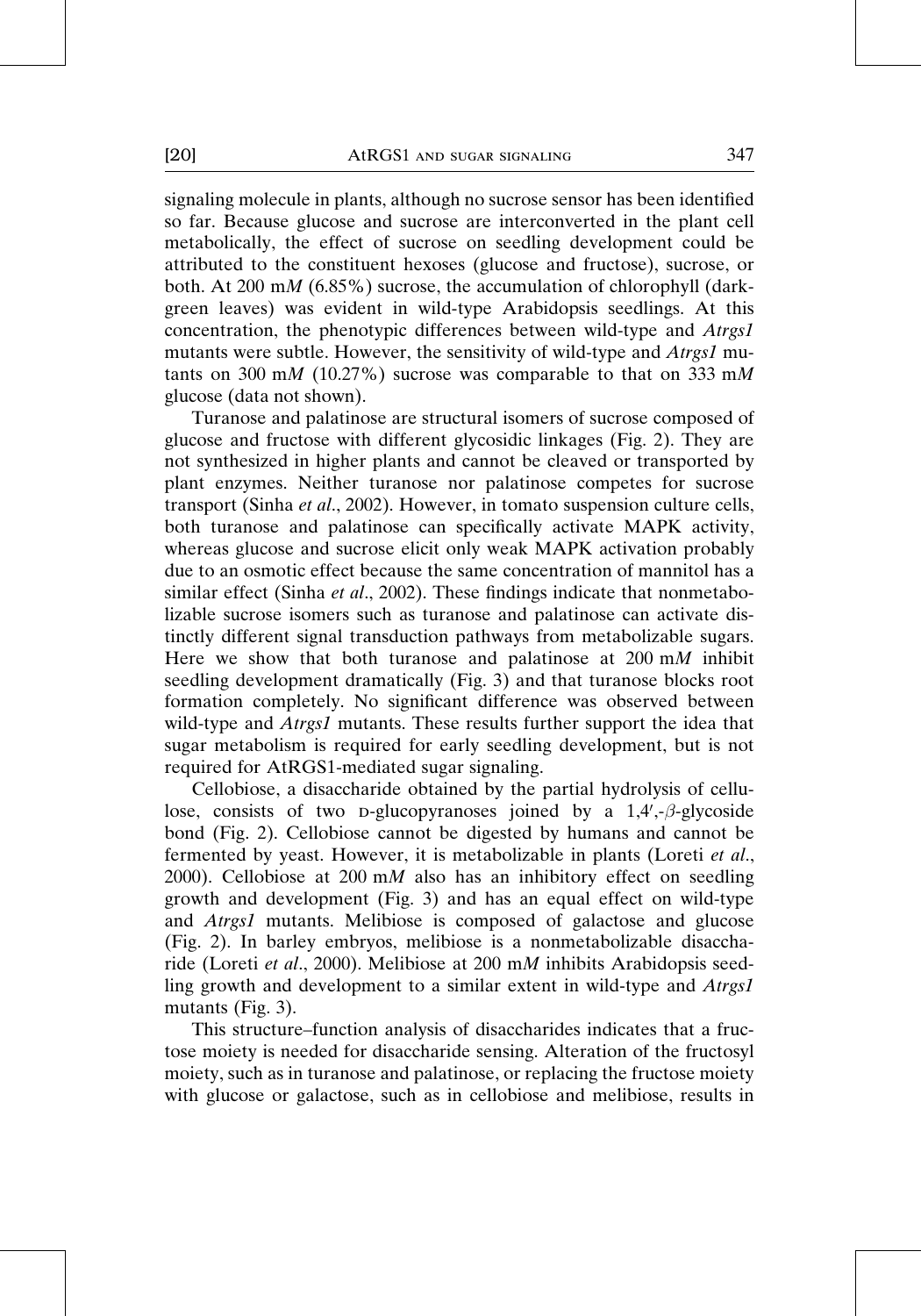significant inhibition of seedling growth and development and masks the sugar insensitivity or hyposensitivity observed in Atrgs1 mutants.

Taken together, *Atrgs1* mutants are insensitive to D-glucose and less sensitive to fructose and sucrose. Because sugar metabolism and phosphorylation by HXK are not required for AtRGS1-mediated signal signaling, AtRGS1 most likely functions in an HXK-independent glucose signaling pathway.

#### Acknowledgments

Work in A.M.J.'s laboratory on the Arabidopsis G protein is supported by the NIH (GM65989-01) and NSF (MCB-0209711).

#### References

- Assmann, S. M. (2002). Heterotrimeric and unconventional GTP binding proteins in plant cell signaling. Plant Cell. 14(Suppl.), S355-S373.
- Bechtold, N., and Pelletier, G. (1998). In planta Agrobacterium-mediated transformation of adult Arabidopsis thaliana plants by vacuum infiltration. Methods Mol. Biol. 82, 259–266.
- Chen, J. G., Willard, F. S., Huang, J., Liang, J., Chasse, S. A., Jones, A. M., and Siderovski, D. P. (2003). A seven-transmembrane RGS protein that modulates plant cell proliferation. Science 301, 1728–1731.
- Chevalier, C., LeQuerrec, F., and Raymond, P. (1996). Sugar levels regulate the expression of ribosomal protein genes encoding protein S28 and ubiquitin-fused protein S27a in maize primary root tips. Plant Sci. 117, 95-105.
- Ciereszko, I., Johansson, H., and Kleczkowski, L. A. (2001). Sucrose and light regulation of a cold-inducible UDP-glucose pyrophosphorylase gene via a hexokinase-independent and abscisic acid-insensitive pathway in Arabidopsis. Biochem. J. 354, 67–72.
- Colombo, S., Ma, P., Cauwenberg, L., Winderickx, J., Crauwels, M., Teunissen, A., Nauwelaers, D., de Winde, J. H., Gorwa, M. F., Colavizza, D., and Thevelein, J. M. (1998). Involvement of distinct G-proteins, Gpa2 and Ras, in glucose- and intracellular acidification-induced cAMP signalling in the yeast Saccharomyces cerevisiae. EMBO J. 17, 3326–3341.
- Forsberg, H., and Ljungdahl, P. O. (2001). Sensors of extracellular nutrients in Saccharomyces cerevisiae. Curr. Genet. 40, 91–109.
- Gogarten, J. P., and Bentrup, F. W. (1989). Substrate specificity of the hexose carrier in the plasma membrane of Chenopodium suspension cells probes by transmembrane exchange diffusion. Planta 178, 52–60.
- Jang, J. C., Leon, P., Zhou, L., and Sheen, J. (1997). Hexokinase as a sugar sensor in higher plants. Plant Cell 9, 5-19.
- Jones, A. M. (2002). G-protein-coupled signaling in Arabidopsis. Curr. Opin. Plant Biol. 5, 402–407.
- Karimi, M., Inze, D., and Depicker, A. (2002). GATEWAY vectors for Agrobacteriummediated plant transformation. Trends Plant Sci. 7, 193–195.
- Koch, K. E., Ying, Z., Wu, Y., and Avigne, W. T. (2000). Multiple paths of sugar-sensing and a sugar/oxygen overlap for genes of sucrose and ethanol metabolism. J. Exp. Bot. 51(GMP Special issue), 417–427.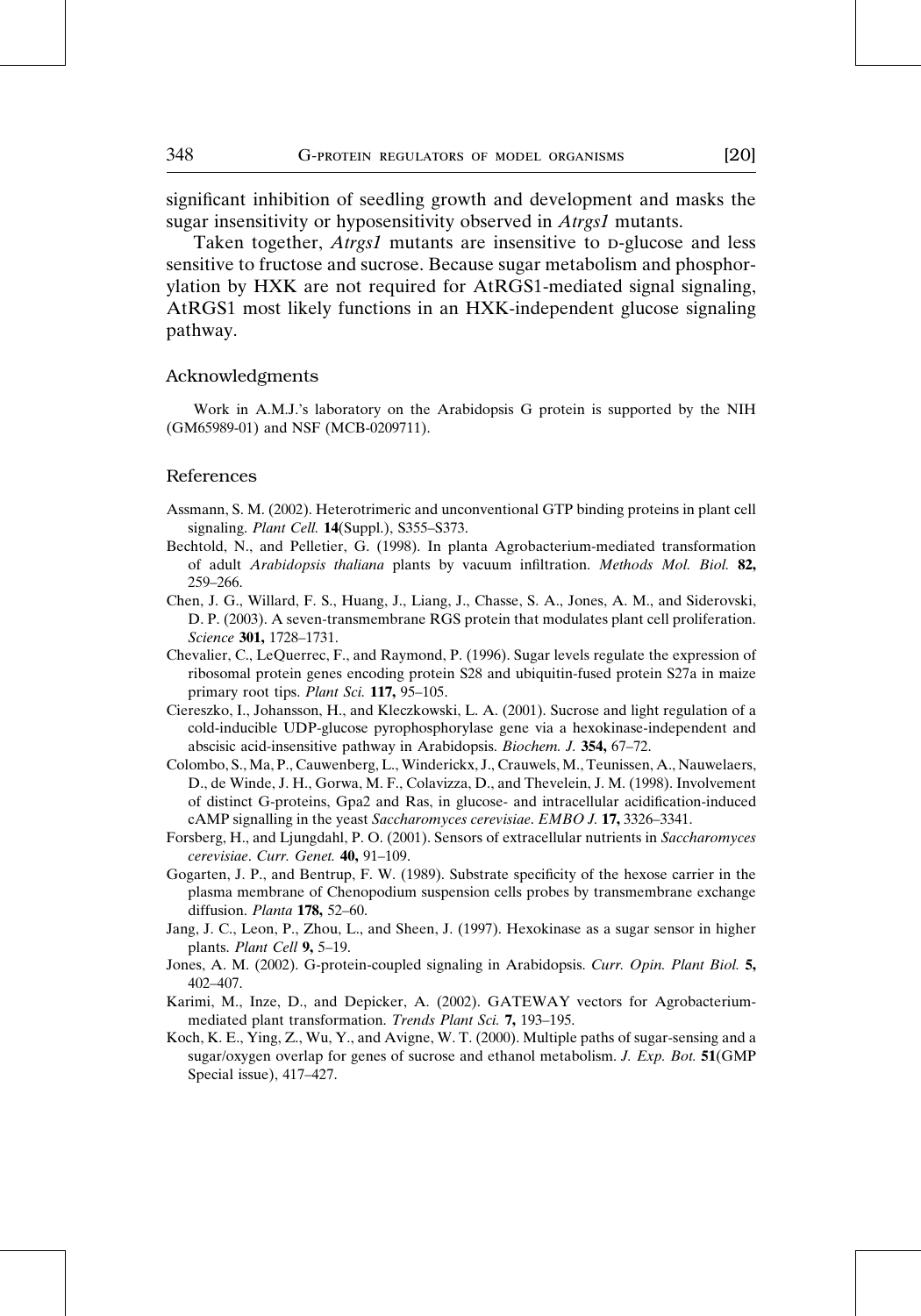- Kraakman, L., Lemaire, K., Ma, P., Teunissen, A. W., Donaton, M. C., Van Dijck, P., Winderickx, J., de Winde, J. H., and Thevelein, J. M. (1999). A Saccharomyces cerevisiae G-protein coupled receptor, Gpr1, is specifically required for glucose activation of the cAMP pathway during the transition to growth on glucose. Mol. Microbiol. 32, 1002–1012.
- Loreti, E., Alpi, A., and Perata, P. (2000). Glucose and disaccharide-sensing mechanisms modulate the expression of  $\alpha$ -amylase in barley embryos. Plant Physiol. 123, 939–948.
- Martin, T., Hellman, H., Schmidt, R., Willmitzer, L., and Frommer, W. B. (1997). Identification of mutants in metabolically regulated gene expression. Plant J. 11, 53–62.
- Mita, S., Murano, N., Akaike, M., and Nakamura, K. (1997). Mutants of Arabidopsis thaliana with pleiotropic effects on the expression of the gene for  $\beta$ -amylase and on the accumulation of anthocyanin that are inducible by sugars. Plant J. 11, 841–851.
- Moore, B., Zhou, L., Rolland, F., Hall, Q., Cheng, W. H., Liu, Y. X., Hwang, I., Jones, T., and Sheen, J. (2003). Role of the Arabidopsis glucose sensor HXK1 in nutrient, light, and hormonal signaling. Science 300, 332–336.
- Neubig, R. R., and Siderovski, D. P. (2002). Regulators of G-protein signalling as new central nervous system drug targets. Nature Rev. Drug Discov. 1, 187–197.
- Oliveira, J., Tavares, R. M., and Geros, H. (2002). Utilization and transport of glucose in Olea europaea cell suspensions. Plant Cell Physiol. 43, 1510–1517.
- Pego, J. V., Weisbeek, P. J., and Smeekens, S. C. M. (1999). Mannose inhibits Arabidopsis germination via a hexokinase-mediated step. Plant Physiol. 119, 1017–1023.
- Price, J., Li, T. C., Kang, S. G., Na, J. K., and Jang, J. C. (2003). Mechanisms of glucose signaling during germination of Arabidopsis. Plant Physiol. 132, 1424 –1438.
- Rolland, F., De Winde, J. H., Lemaire, K., Boles, E., Thevelein, J. M., and Winderickx, J. (2000). Glucose-induced cAMP signalling in yeast requires both a G-protein coupled receptor system for extracellular glucose detection and a separable hexose kinasedependent sensing process. Mol. Microbiol. 38, 348–358.
- Rolland, F., Moore, B., and Sheen, J. (2002). Sugar sensing and signaling in plants. Plant Cell 14(Suppl.), S185–S205.
- Rolland, F., Winderickx, J., and Thevelein, J. M. (2001). Glucose-sensing mechanisms in eukaryotic cells. Trends Biochem. Sci. 26, 310–317.
- Sinha, A. K., Hofmann, M. G., Romer, U., Kockenberger, W., Elling, L., and Roitsch, T. (2002). Metabolizable and non-metabolizable sugars activate different signal transduction pathways in tomato. Plant Physiol. 128, 1480–1489.
- Smeekens, S. (2000). Sugar-induced signal transduction in plants. Annu. Rev. Plant Physiol. Plant Mol. Biol. 51, 49–81.
- Tiessen, A., Prescha, K., Branscheid, A., Palacios, N., McKibbin, R., Halford, N. G., and Geigenberger, P. (2003). Evidence that SNF1-related kinase and hexokinase are involved in separate sugar-signalling pathways modulating post-translational redox activation of ADP-glucose pyrophosphorylase in potato tubers. Plant J. 35, 490–500.
- Ullah, H., Chen, J. G., Temple, B., Boyes, D. C., Alonso, J. M., Davis, K. R., Ecker, J. R., and Jones, A. M. (2003). The  $\beta$ -subunit of the Arabidopsis G protein negatively regulates auxin-induced cell division and affects multiple developmental processes. Plant Cell 15, 393–409.
- Ullah, H., Chen, J. G., Wang, S., and Jones, A. M. (2002). Role of a heterotrimeric G protein in regulation of Arabidopsis seed germination. Plant Physiol. 129, 897–907.
- Ullah, H., Chen, J. G., Young, J. C., Im, K. H., Sussman, M. R., and Jones, A. M. (2001). Modulation of cell proliferation by heterotrimeric G protein in Arabidopsis. Science 292, 2066–2069.